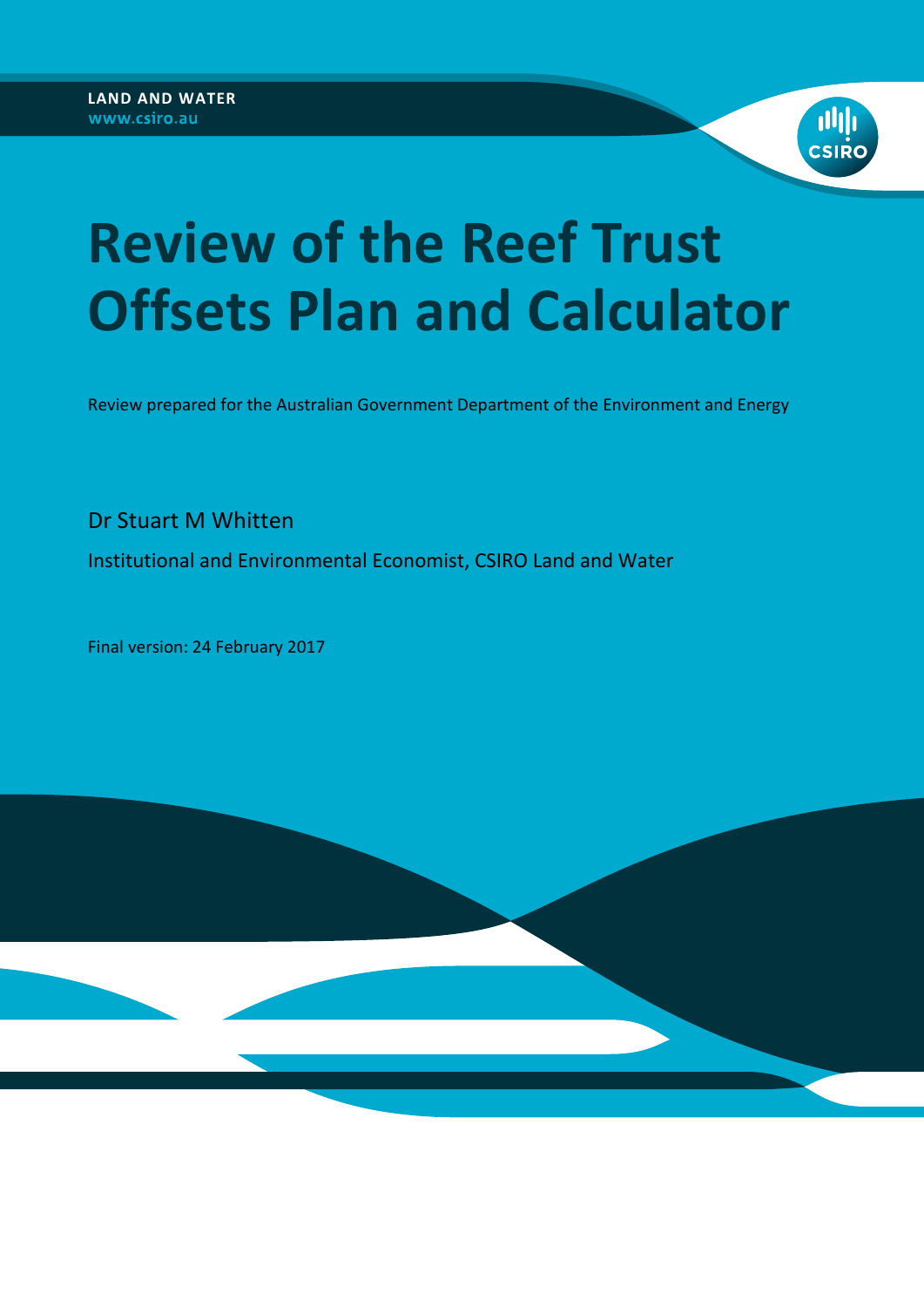#### Important disclaimer

CSIRO advises that the information contained in this publication comprises general statements based on scientific research. The reader is advised and needs to be aware that such information may be incomplete or unable to be used in any specific situation. No reliance or actions must therefore be made on that information without seeking prior expert professional, scientific and technical advice. To the extent permitted by law, CSIRO (including its employees and consultants) excludes all liability to any person for any consequences, including but not limited to all losses, damages, costs, expenses and any other compensation, arising directly or indirectly from using this publication (in part or in whole) and any information or material contained in it.

CSIRO is committed to providing web accessible content wherever possible. If you are having difficulties with accessing this document please contact [csiroenquiries@csiro.au.](mailto:csiroenquiries@csiro.au)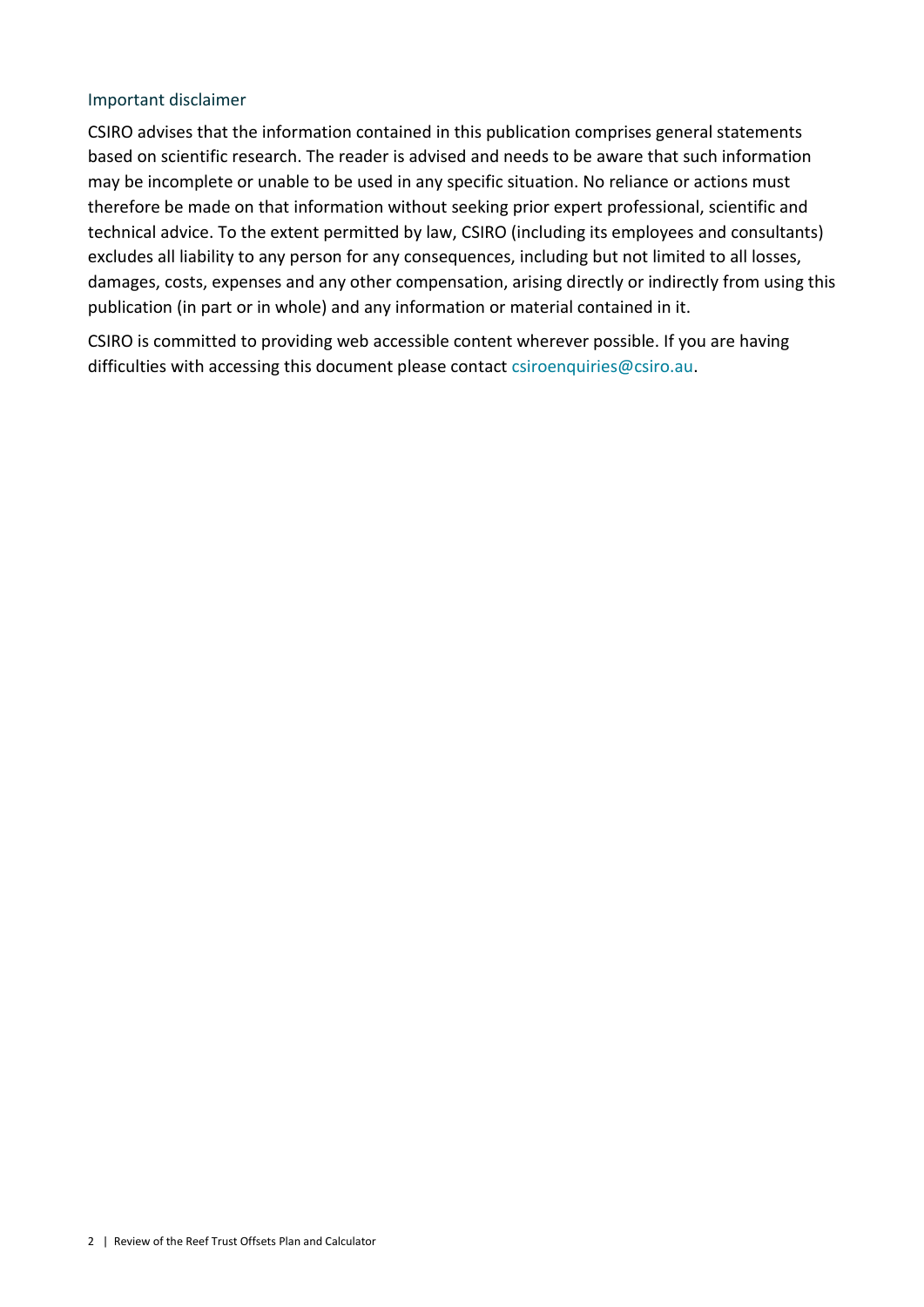# **Review of the Reef Trust Offsets Plan and Calculator**

## Scope and terms of reference

*Aim: Seek an independent peer review of the draft Reef Trust offsets plan and associated documents to ensure it meets the requirements of the Department of the Environment and Energy for a robust offsets calculator.* 

#### *Focus:*

*Examine the supporting information and assumptions used to develop the draft offsets calculator to determine whether*

- *the costings proposed to be used in the calculator are economically robust; and*
- *the surrogate condition factor proposed to be used is scientifically robust*

*Identify additional relevant literature, if known.*

## Overarching comments

The stated purpose of the Reef Trust offsets plan (Plan) is to:

"provide guidance to the Department [of the Environment and Energy] on determination of offset costs, actions and locations for the Great Barrier Reef offsets delivered through the Reef Trust on behalf of approval holders under the Environment Protection and Biodiversity Conservation Act 1999 (EPBC Act)."

The proposed offset framework is generally consistent with international offset design, noting that the steps to 'avoid' and 'mitigate' impacts of development lie outside of the scope of the Plan which relates specifically to delivery of offsets through the Reef Trust. That is, the Plan does not consider assessment of the residual impacts of a development proposal and is only intended to apply after the proponent has decided that they wish the Reef Trust to deliver the required offsets.

Consistent with almost all local and international experience the Plan specifically excludes impacts on cultural, social, heritage and other non-biodiversity values which are also assessed under the EPBC Act. The offset plan is structured as follows:

- 1. Calculation of a set of feasible offsets from impacts through the use of surrogates that are filtered through a tiered structure to avoid double counting and at the same time ensure that direct and indirect impacts are sufficiently accounted for. It is assumed that the 'residual impacts' determined through the EPBC assessment will be expressed through these surrogate measures.
- 2. Estimation of a physical area and location of offset:
	- a. Success rate multiplier in order to account for the likelihood that a particular offset activity will be successful in delivering the surrogate outcome specified. For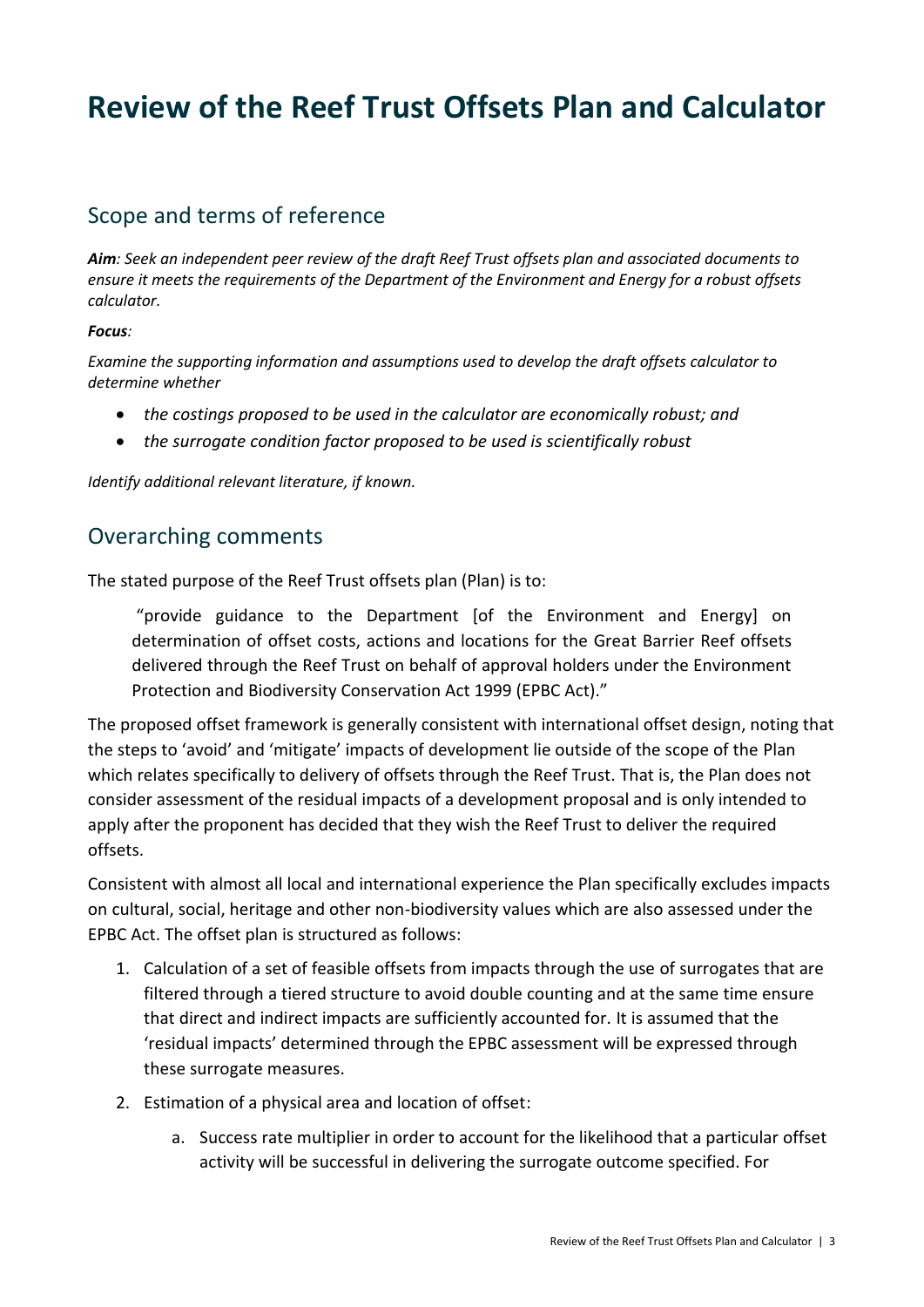example, the likelihood that mangrove restoration will result in (presumably healthy) mature mangroves in the future.

- b. Surrogate condition reflecting the ability of the offset site to respond to rehabilitation.
- c. Spatial locations in which the offset may be located. Noting the intended bias towards offsets closer to the damage site excepting perhaps for migratory species.
- d. Time delay factor relating to the lag between the start of implementation of the offset and the predicted achievement of the offset benefits.
- 3. Calculation of a financial payment to Reef Trust which incorporates:
	- a. Cost data confidence multiplier reflecting the level of confidence that the estimated cost will be sufficient to fund the achievement of no net loss.
	- b. A fee for project design, contract management and engagement of delivery agents set at 10% of total costs.
	- c. Administrative costs for delivery agents which comprise:
		- A monitoring fee set at 5% of total assessed costs (implying that more expensive projects will also be more expensive to monitor).
		- A delivery agent administration and reporting fee set at 10% of total assessed costs.
- 4. Review and adaptation steps to ensure that the Plan remains effective and efficient through time.

# Comments, clarifications and potential improvements

After an overarching observation about the consistency between the Plan and the EPBC Act Environmental Offsets Policy the remainder of this review is structured according to the four elements of the Plan identified above.

## **Consistency between the Plan, the Environmental Offsets Policy and the calculators**

The purposes of the Environmental Offsets Policy and Offset Assessment Guide (terrestrial offset calculator) and the Plan and Reef Trust Offsets Calculator are distinctly different. The Environmental Offsets Policy and related terrestrial offset calculator are intended to support proponent sourced and delivered offsets, while the Plan and Reef Trust Offsets Calculator are intended to support Reef Trust in delivering offsets on behalf of approval holders (i.e. to begin to facilitate a market). Despite the differences in their purpose there are benefits in clarifying the relationship between them, and in supporting consistency across the measures.

I suggest making clear that the Plan, so far as is practicable, is intended to be consistent with the Environmental Offsets Policy. Although consistency between these measures is not the focus of this review, the following elements have been identified which may benefit from clarification: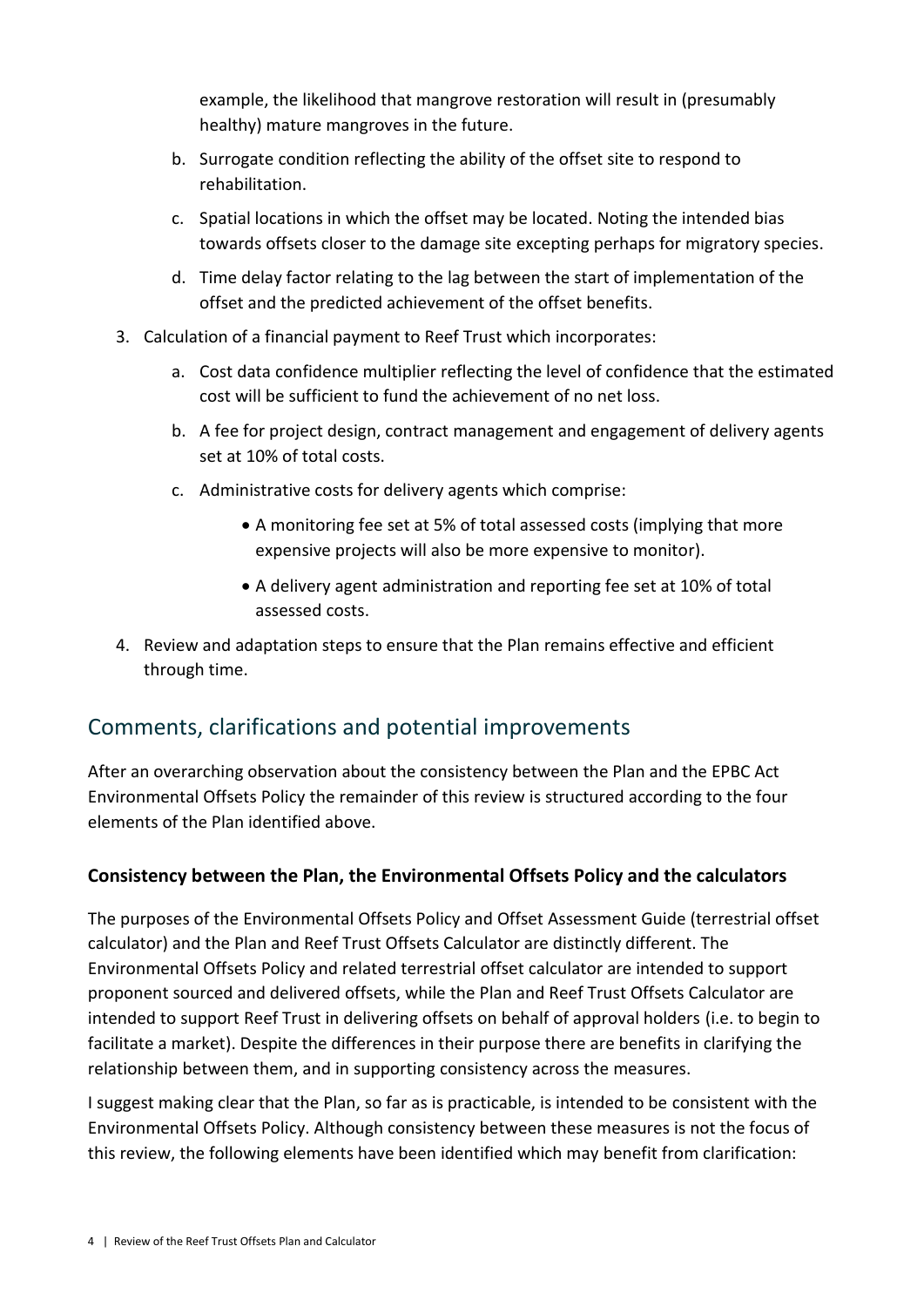- Strengthen the link in Figure 1 (Reef Trust Offsets Plan and Calculator) to reflect that the approval process for offsets determined through the calculator remains as per the Environmental Offsets Policy and the minister must still make a decision: "Having regard to the likely impact on environmental matters protected, together with economic and social factors, is the proposed action acceptable?" (Figure 1 in *Environmental Protection and Biodiversity Conservation Act 1999* Environmental Offsets Policy, Oct 2012 version).
- In my opinion it would be more consistent with existing approaches to separate the biophysical aspects of the offset calculator from the financial aspects of the calculator. The biophysical aspects could form a GBR Offset Assessment Guide as a supplement to the Environmental Offsets Policy. This would be consistent with the existing Offset Assessment Guide. The financial aspects relate specifically to Reef Trust in delivering offsets and are best managed directly by Reef Trust.
- Note that proponent liability in relation to offsets will be discharged by contracting with Reef Trust to deliver offsets on their behalf.

## **Feasible offsets through the use of surrogates**

The use of the three tiered offset filter clarifies the differential damage vectors and impacts. The proposed approach is robust. It is structured to include six surrogates for which there are sufficient data within the Reef Trust Offsets Calculator while remaining surrogates are periodically reviewed for inclusion. The three tiers have been structured to avoid double counting of impacts in the way that they are defined though care in estimation will continue to be required for double counting to be avoided.

A minor comment relating to those surrogates for which there is insufficient data in Tiers 2 and 3 and which are not included in the calculator (Table 1). I suggest clarifying that these surrogates may still be offset through Reef Trust but that they will be ad hoc offsets through a negotiated delivery arrangement.

#### **Estimation of a physical area and location of offset**

The Plan encompasses most of the key elements of offset equivalency that are represented in the literature, if not always in application. I have identified some definitional issues and in particular the absence of clarity around offset baselines and additionality.

#### **Offset baselines and additionality**

The Plan identifies the importance of the 'no net loss' target for an offset program. 'No net loss' can only be assessed from a relevant baseline. Typically this baseline will be the quantum of the relevant surrogate at some point in the future in the absence of the proponent's development taking place, and less often the quantum of the surrogate at the point in time at which the development is proposed. The offset is then 'additional' to the quantum of surrogate.

In the case of nutrient and sediment exports to the GBR lagoon (and less obviously for other surrogates) the baseline is particularly complicated by the Reef Plan targets. Achieving the Reef Plan targets would mean that many of the potential activities available for offsets would already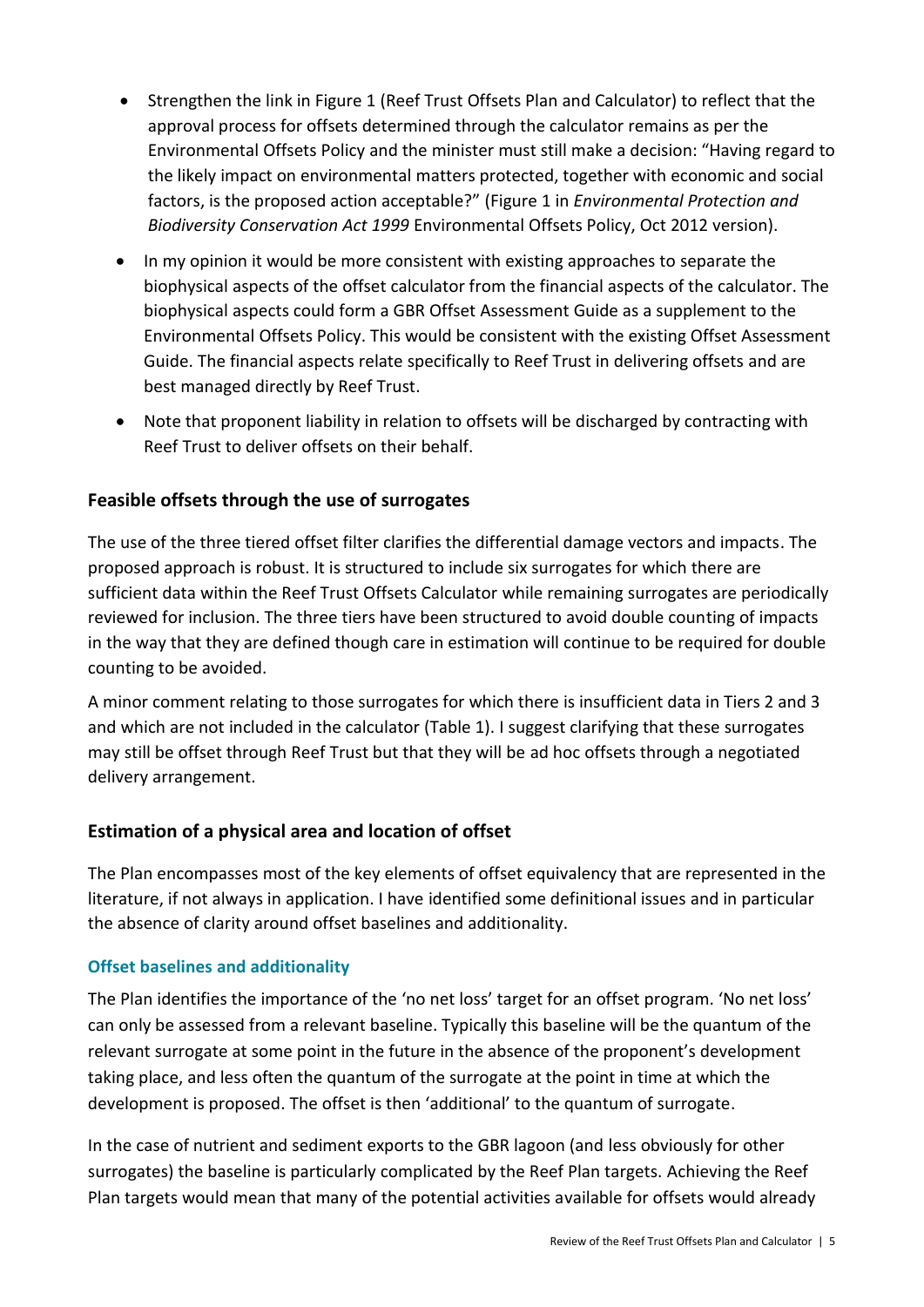have been undertaken and no longer available for offsets. If offsets are applied inside of the envelope of practice change necessary to reach the Reef Plan target for a particular region then additional activities would be required to meet the target. That is, offsets would not just be competing with Reef Plan investments for the low cost improvement options, but additional improvements would be required to deliver the desired water quality outcomes (because offsets represent no net loss rather than entirely a net improvement). For example, if all landholders were required to implement a particular grazing management practice (say halve their stocking rate) in order to meet a water quality target, then any offset would need to be an improvement beyond that grazing practice (i.e. reduce stocking rate by more than half). Allowing the halving of stocking rates to be considered an offset would require some landholders to more than halve their stocking rates in the future (and presumably at greater expense) in order to meet the desired water quality target (or some other similarly more expensive activity to be undertaken). In a nutshell, the suggestion that offsets may be drawn from underfunded activities in the Water Quality Improvement Plans (WQIPs) necessary to deliver on water quality targets would lead to offsets that make it more difficult and higher cost to achieve the desired water quality targets thus imposing a cost on the rest of the community (rather than no net financial loss).

The obvious baseline in the case of nutrients and sediments is to only calculate improvements that are not included in those necessary to achieve the GBR water quality targets. Unfortunately these targets remain 'aspirational', and the actions to meet them are not yet fully defined. Furthermore, activities which deliver in excess of the targeted reductions will usually also require also delivering improvements on the offset site sufficient to meet the target (for example halving the stocking rate would be needed before any benefit is counted as an offset).

The solution to this dilemma is not obvious. Although the recent Alluvium study (Skull *et al.* 2016) does allow costs at or beyond water quality targets to be identified, these do not exist in all catchments. Furthermore the cost of achieving reductions beyond these targets may also be excessive. I suggest that consideration be given to a baseline that reflects the upcoming revised water quality targets which are to be related to ecological outcomes rather than the current load reduction target. As these targets are not yet set it would be appropriate to consider baseline and target consistency in future reviews of the Reef Trust Offsets Plan. Nevertheless, as there is a large difference between likely outcomes under ecologically relevant baselines and current conditions it may be prudent to set a baseline in excess of current management requirements.

#### **Surrogate condition**

The surrogate condition is defined as reflecting the ability of the offset site to respond to rehabilitation. This is not what I expected given both the name 'surrogate condition' and the use of condition measures in other offset contexts. Generally condition surrogates refer to the potential for additionality, that is, the available ecological gain available given the starting condition of the area where rehabilitation is undertaken. For example, rehabilitating a sea grass meadow in poor condition to good condition gives greater benefit (addition to benefits) than rehabilitating a similar meadow that is in medium condition.

I suggest that this confusion can be clarified by clarifying the intention and naming in the Reef Offsets Plan. First, the likelihood of the site responding to the restoration activity should be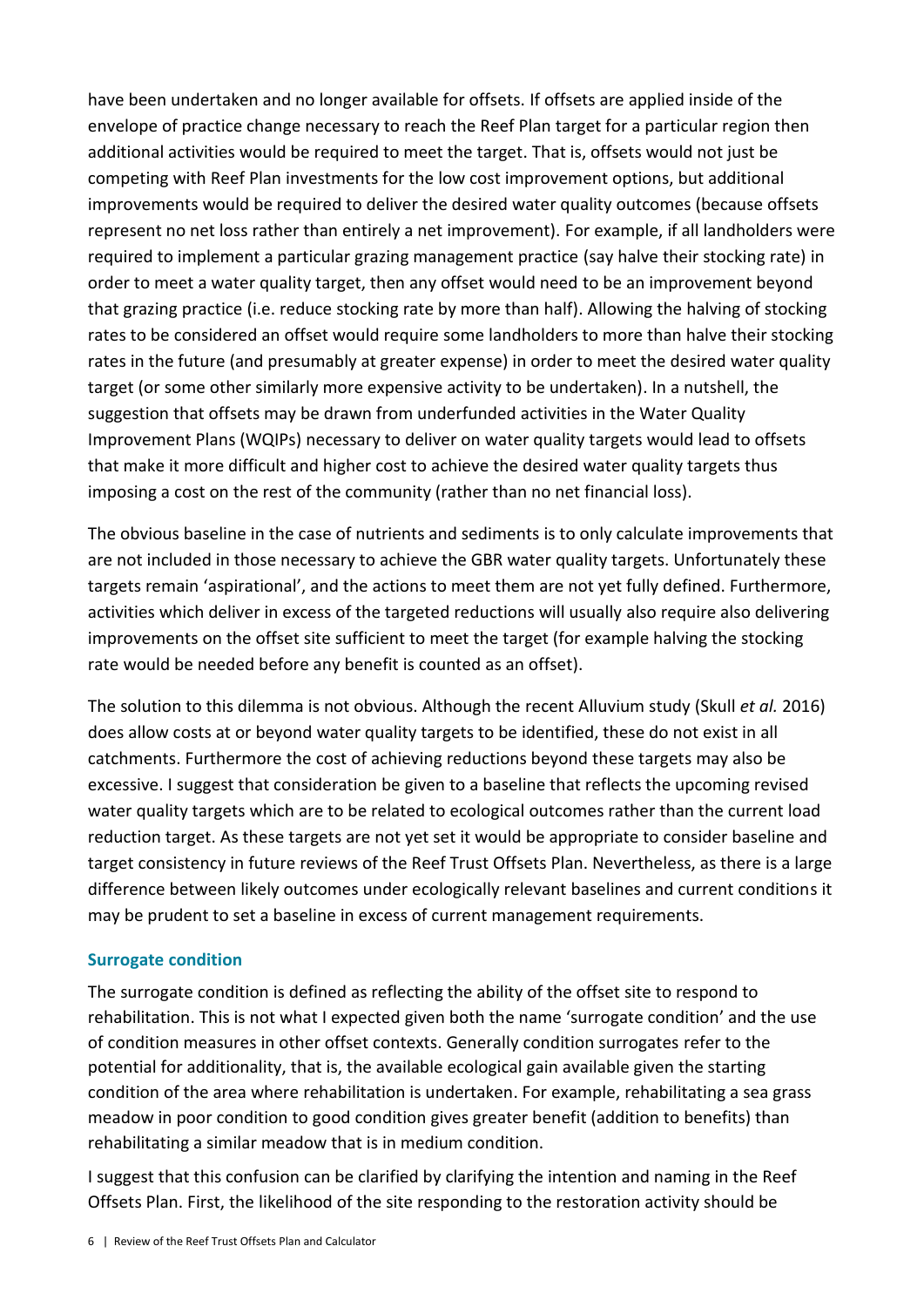captured in the success rate multiplier rather than duplicated and confused by the surrogate condition. Second, the 'additional' benefit from the restoration action should be clearly captured using this variable as is the case for terrestrial offsets which incorporate a start quality and future quality measure into their assessment.

#### **Time delay factors**

A specific, albeit minor concern relates to the time delay factor being defined as relating to the lag between the start of *implementation of the offset* and the predicted *achievement of the offset benefits*. In my view it should rather reflect the lag between the time of damage/loss of benefits and predicted achievement of benefits. At present an offset could deliver benefits prior to the damaging activity and yet still incur a time delay factor. Similarly, an offset could be implemented well after the damaging activity and there would be a longer time delay factor than included in the calculator.

A technicality you should be aware of is that the time delay factor is actually intended to represent the scale of the *values* lost. If a highly valued asset were damaged (say a high value recreational fishery) and that asset were cheap but slow to restore the time delay method would significantly underestimate the value loss to the community (see for example Dunford *et al.* 2004). Nevertheless, this concern may be minor and is difficult to incorporate into the metric because it requires a values assessment as well as the biophysical assessments.

Finally, the 5% discount rate is lower than the current guidance from the Department of Prime Minister and Cabinet (which is 7%).<sup>1</sup> A 7% rate is high when compared against international capital markets at present (often close to zero) and certainly higher than current (2017) capital return rates. Therefore, I do not see a strong argument for revising the 5%. Rather this is an area which could be checked in future reviews.

#### **Success rate multipliers**

1

The project success is a result of the likelihood that the project is successfully implemented multiplied by the likelihood the desired outcome is actually delivered. As noted above this will be dependent on other factors as well, such as the responsiveness of the site where activities are undertaken, on the type of technique applied, on the climatic conditions and so on. Moilanen *et al.* (2009) offer a clear distinction in the different risks and their consequences, and in particular identify that some risks are correlated while others are not. Only uncorrelated risks can be effectively taken into account using a success rate multiplier.

A minor comment is that there is always a failure rate in environmental rehabilitation projects in practice. Some failures are attributable to manageable factors in contracting and implementation while others are due to climatic or other events. If data is available on the success of DIN and sediment projects to date this would provide a useful way of updating the current success rate multiplier of 1.

While only some dimensions of success risk can practically be taken into account it may be worth considering adjusting the success factor depending on the restoration technique given the wide

<sup>1</sup> <https://www.dpmc.gov.au/sites/default/files/publications/006-Cost-benefit-analysis.pdf>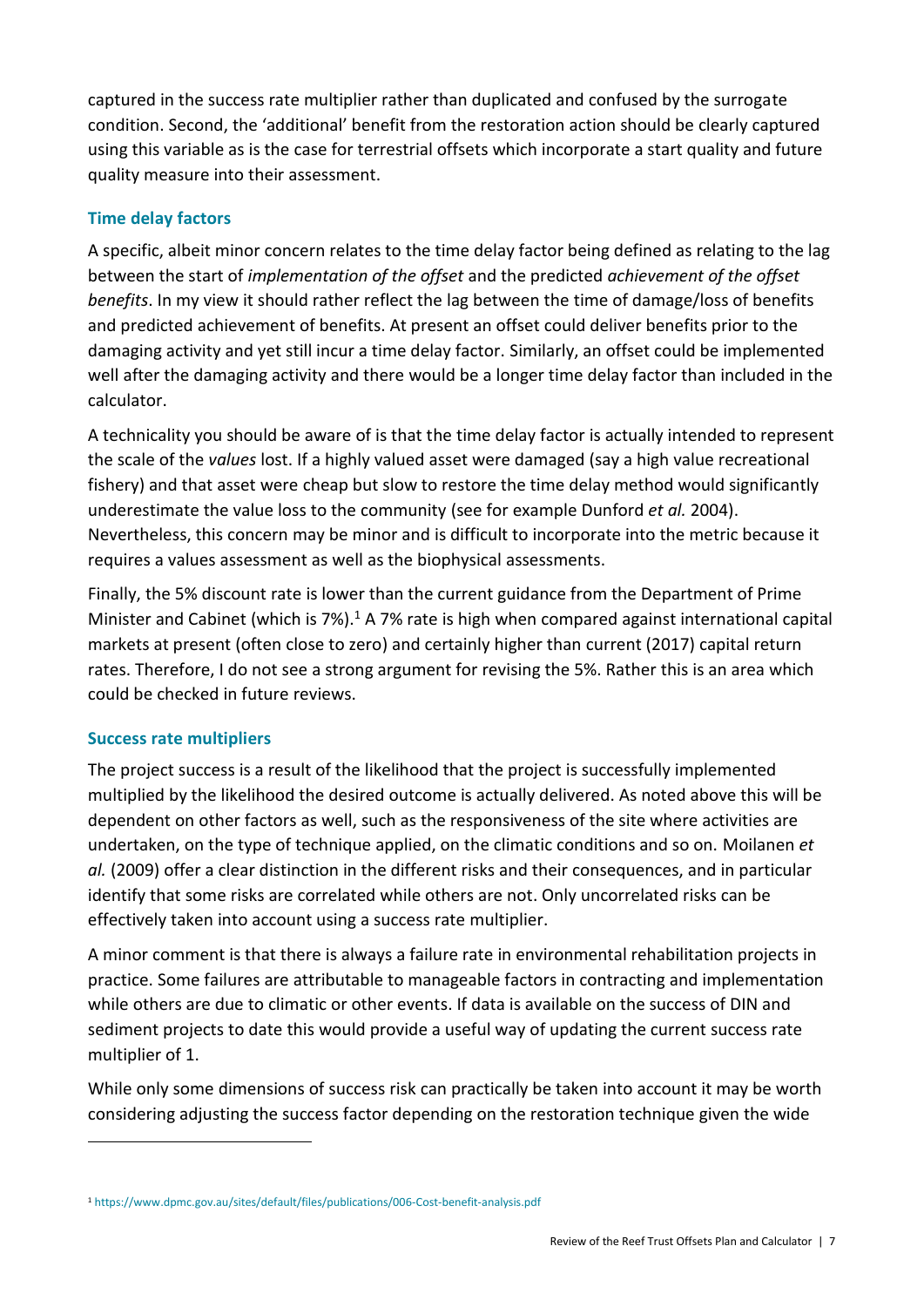range in successes indicated by Bayraktarov *et al.* (2016). This is only sensible if the offset calculations are separated from the cost calculation because the success rate relevant to Reef Trust would depend on their own proposed investment (not a pick and choose type menu). This would require different rows in the biophysical offset calculator depending on the method proposed for restoration (or limiting the restoration method available). One of these rows would be the Reef Trust portfolio success rate.

## **Calculation of a financial payment to Reef Trust**

#### **Cost data confidence multiplier**

The title of this multiplier does not clearly reflect the definition in the text. The cost data multiplier is defined as "the confidence that the cost data underlying the calculator will be sufficient to fund the achievement of no net loss". This implies that the multiplier is intended to incorporate: 1) an insurance factor that the project fails (in part or whole) and additional investment is needed; and 2) an uncertainty factor, intended to reflect the possibility that the payment will be insufficient to deliver the desired quantity of offsets. The insurance element has already been incorporated into the success rate multipliers and should not be duplicated in the cost data confidence multiplier.

There is also increasing confidence in the Australian data available for the sediment and nutrient costings (as reflected by the multiplier of 1 in the Reef Trust Offset Calculator). There is however considerable uncertainty in the cost data – both in the expert elicited costs, and in those reported in the key reference used throughout the costing section (Bayraktarov, Saunders et al. 2016).

#### **Cost data**

The cost data for the sediment and DIN elements has been taken from a recent review by (Rolfe and Windle 2016). The estimates reflect the actual process achieved by the Australian Government through various reef programs. Rolfe and Windle suggest GBR wide benchmarks (maximum prices to be paid) of \$259/t (sediment) and \$150/kg (DIN) rather than the use of the achieved costs to date. The use of an averaged price overcomes some of the criticisms of the costs and their calculation at an individual catchment level given different methods for benefit attribution and project selection.

Cross referencing my comments about the relevant baseline from which to estimate appropriate nutrient reduction activities the Alluvium report also identifies a suite of actions which would likely deliver on water quality targets. The recent Alluvium study of the costs of achieving the water quality targets provides estimates that in many cases are an order of magnitude lower than those presented in the Reef Trust Offsets Calculator (Skull, Weber et al. 2016). Selecting those activities which are at the margin of the water quality target would provide a basis for costs of offsets only in addition to the targets being achieved. For example, the lowest cost activities in the Burdekin were \$3/tonne, while the last activities to achieve a 50% reduction in anthropogenic loads were \$140 per tonne. The upper cost is broadly comparable with the benchmark price suggested by Rolfe and Windle.

The cost data provided for the four habitat surrogates is also highly uncertain, dependent in most cases on just a few observations, most of which relate to activities in other countries. In contrast with activities which reduce sediment and DIN pollutants there is much less familiarity with the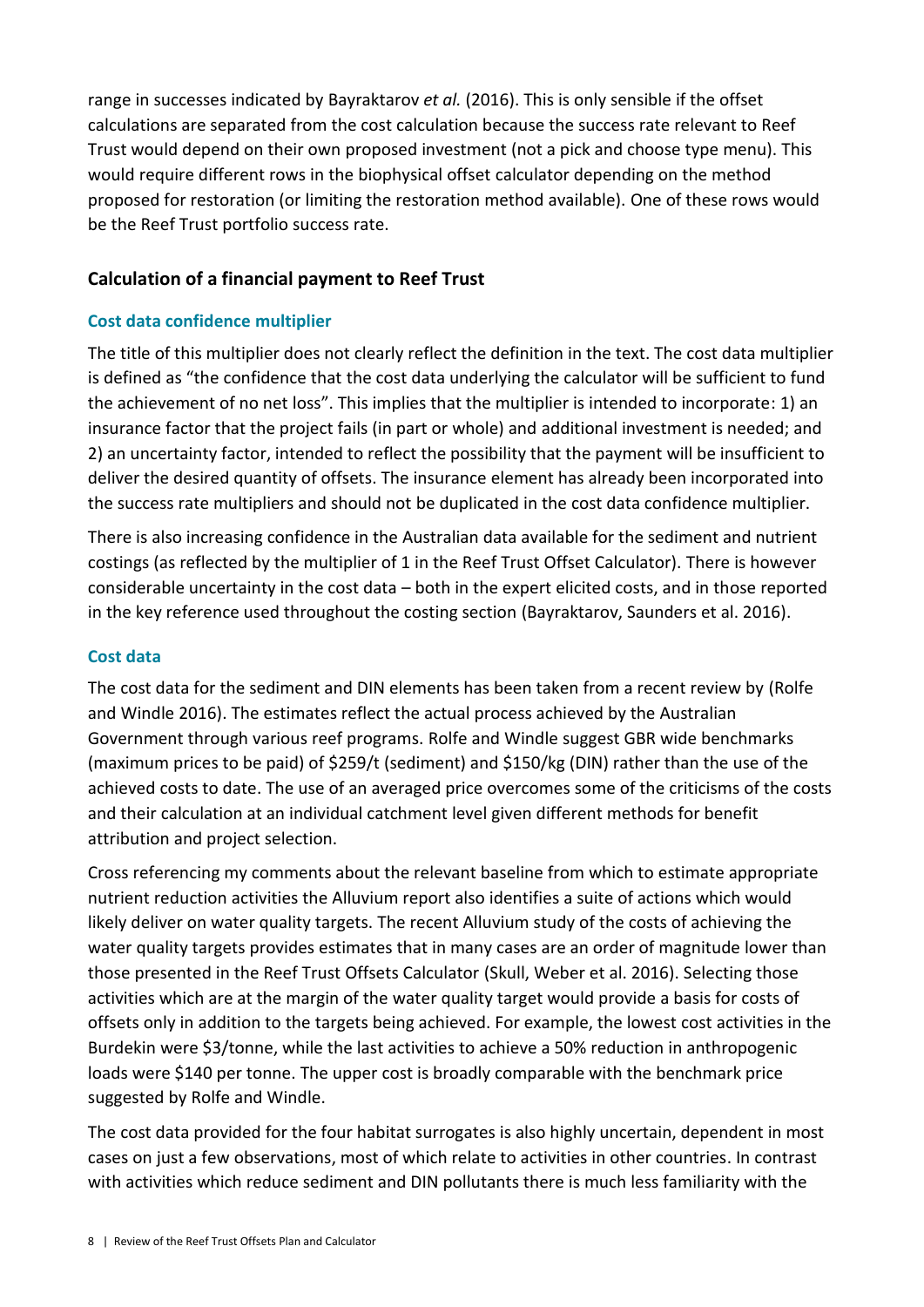types of projects, fewer expert responses and lesser confidence in the cost estimates. Although these projects can be defined and implemented there remains great uncertainty about the costs.

### **Monitoring and administration fee**

The clear separation of the monitoring and administration fee is important to identifying the real costs of offsetting. The use of a proportionate fee may not necessarily reflect the true costs incurred by Reef Trust in delivering offsets. For example, in the case of small offsets the fixed costs associated with setting up an appropriate offset contract may exceed the payment and vice-versa in large or expensive offset cases. I suggest that a set of cost components be identified for monitoring over time in order to establish which costs are fixed and similar across all offsets and which vary so that a more reflective cost across offset classes can be developed in the future.

#### **Review and adaptation**

As the Reef Trust Offsets Plan is intended to support participation in a market both the offset parameters and prices should be updated as new knowledge becomes available. Certainty is also highly valued in markets because it allows for decisions to be made while reducing the price or other risks to proponents. Use of a specified update period for the physical market parameters, inline with other reviews is sensible. As prices are highly uncertain a more regular review may be appropriate in early years as new knowledge becomes available.

It may be beneficial to accommodate the potential for pooled or 'banking' of offsets in future setting offset prices as the portfolio of investments by Reef Trust develops. In this scenario the Reef Trust and its delivery agents may identify a pool of offsets which may be available at a known cost. This cost may be the default until the pool or 'bank' is exhausted. Such offset banks may be particularly useful where future offset demand is highly likely and projects that offer economies of scale are available. For example, larger scale salt marsh or mangrove restoration may provide opportunities to establish such an offset 'bank'. The Reef Trust may also choose to consider additional opportunities to support an offsets market into the future as the demand for offsets becomes clearer and a portfolio of offset investments develops.

## Residual minor comment

Some of the appendices text still references actions to be completed which have now been finalised (for example see Appendix 1: Section 1.4.4, 1.4.5).

# References used in this review

- Bayraktarov, E., Saunders, M.I., Abdullah, S., Mills, M., Beher, J., Possingham, H.P., Mumby, P.J. and Lovelock, C.E. (2016). The cost and feasibility of marine coastal restoration, *Ecological Applications* 26, 1055-1074.
- Dunford, R.W., Ginn, T.C. and Desvousges, W.H. (2004). The use of habitat equivalency analysis in natural resource damage assessments, *Ecological Economics* 48, 49-70.
- Moilanen, A., Van Teeffelen, A.J.A., Ben-Haim, Y. and Ferrier, S. (2009). How Much Compensation is Enough? A Framework for Incorporating Uncertainty and Time Discounting When Calculating Offset Ratios for Impacted Habitat, *Restoration Ecology* 17, 470-478.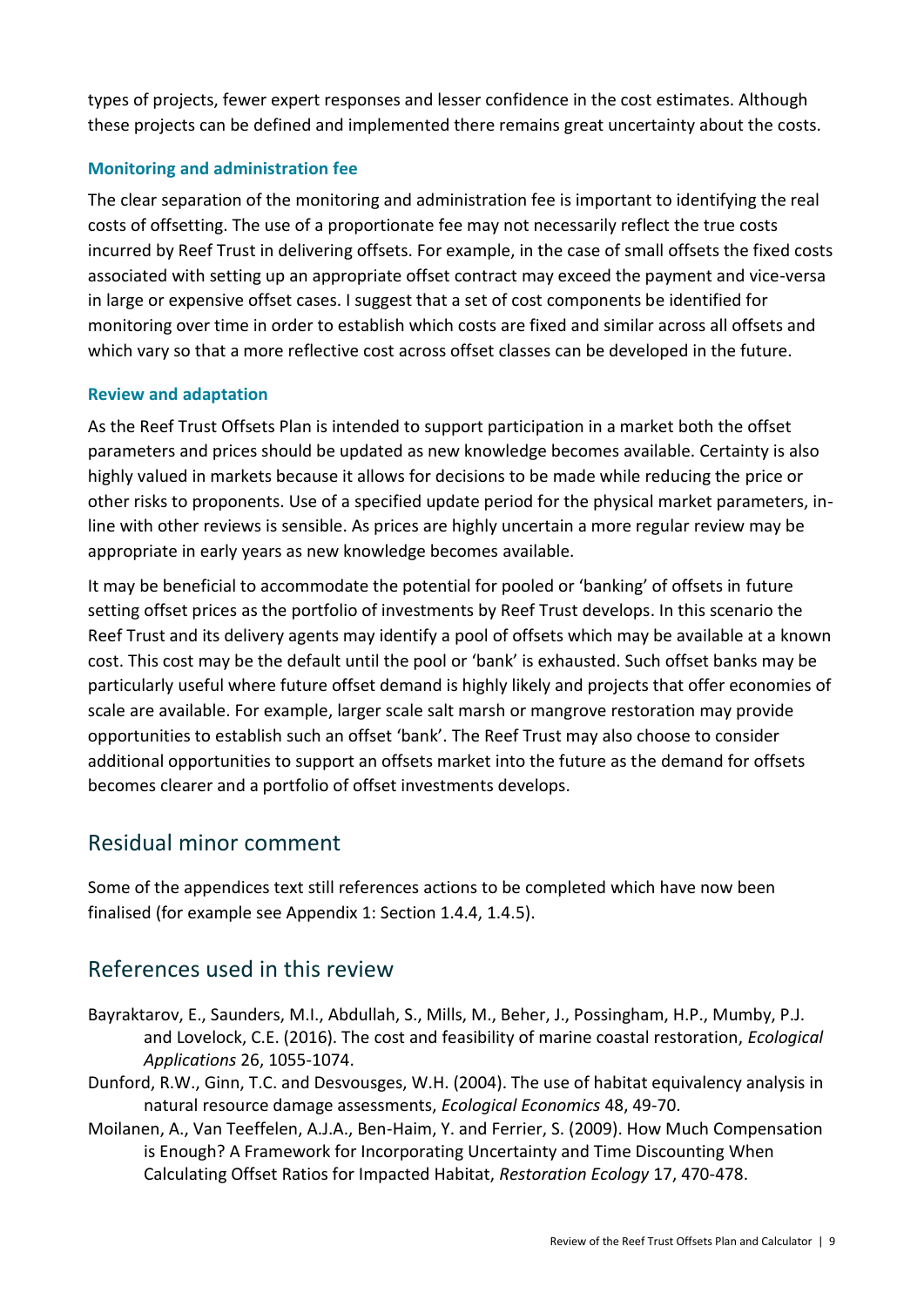- Rolfe, J. and Windle, J. (2016). Benchmarking costs of improving agricultural water management in GBR catchments. National Environmental Science Programme. Reef and Rainforest Research Centre Limited, Cairns, pp 52.
- Skull, S., Weber, T., Cheesman, J., Binney, J., Waterhouse, J., Brodie, J., Star, M., Ivezich, M., Lucas, R. and Roberts, A. (2016). Costs of achieving the water quality targets for the Great Barrier Reef. Report to the GBR Water Quality Taskforce.